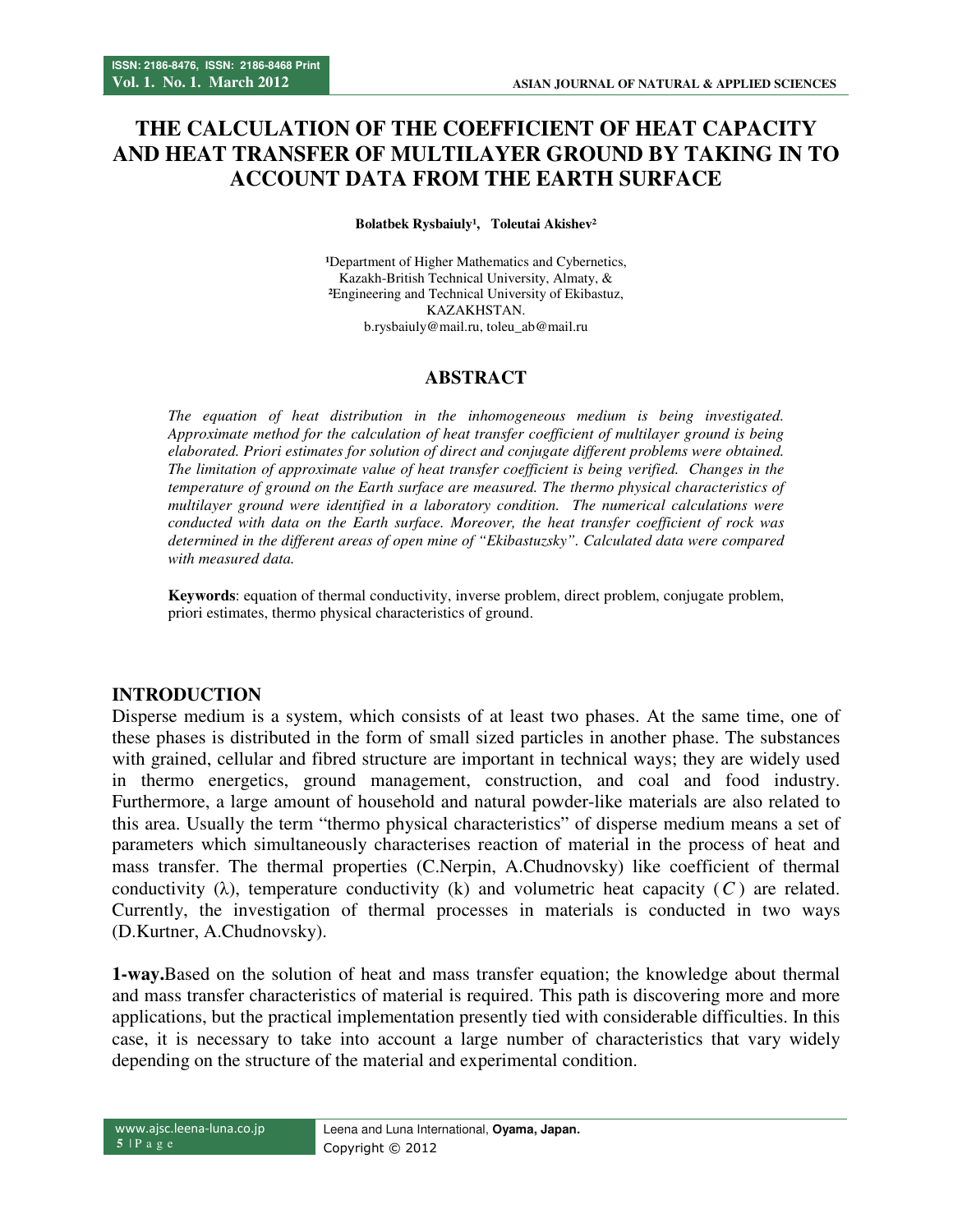**2-way.** Based on the presentation of the material structure as a quasi-homogeneous body. The task of finding the temperature field is reduced to solving one heat equation, with the presence of variable thermal properties. In this approach, only thermal properties like  $\lambda$ , k and *C* are necessary. Naturally, such contraction of problem is inefficient since it is impossible to find simultaneously a field of humidity and temperature. However, there are clear advantages of using second principle: its relative simplicity, smaller number of required parameters, its ability to bring solutions to the operational form, which will be appropriate to solve a large number of engineering problems.

We will follow the second principle. In this work we propose a method for determining the coefficient of heat capacity and heat transfer of ground .This allows predicting geological composition of ground. The convergence of iterative process and the method of verifying limitation of heat transfer to the surrounding were proposed. The numerical calculation and results were compared with data from the laboratory and field.

## **BRIEF OVERVIEW (PREVIOUS RESEARCH)**

The thermal conductivity process is a dominant for coarse material at moderate high temperature and humidity. This main simplification is essential for the construction of methods to measure thermo physical characteristics of dispersed materials.

The first direction was proposed by C.Maxwell (1873) by the method of general conductivity. He calculated the electric field of a system which consists of continuous isotropic mass. Moreover, extraneous particles with spherical shape are adjusted this isotropic mass. Burger H.C (1915) and Eucken A. (1932) investigated particles with more complicated shape and suggested an empirical formula for the calculation of thermal conductivity coefficient. Subsequently, by developing ideas of C.Maxwell scientists D.Bruggeman (1935), C.Bottcher (1945), D.Polder and Van Santen (1946) suggested other formulas that specified Burger – Eucken formula.

The principle of general conductivity is not enough efficient as it is based on the ideal model structures. On the other hand, by analysing the structures of real disperse material was efficient. The next scientists did research in this way. They are O.Krischer (1934), T.Schuman and V.Voss(1934), C.Hängst (1934), D.Starostin(1935), I.Austin (1939),W. Smith (1940), O.Vlasov (1941),K. Zichtenecker (1941),V.Bogomolov (1941), A.Franchuk (1941), R.Bernshtein(1948), I.Loeb (1954), B.Kaufman (1955), A.Lyalikov (1956), G.Serih (1958) and A.Chudnovsky (1954, 1976).

All these works lead to the formulas for the thermal conductivity of the disperse system. It expresses them as a function of the size of pores or particles and thermal conductivity of the intermediate medium from the total porosity system. However, almost all computational techniques give significant differences from the experience (A.Chudnovsky, 1976).

 Current approaches to the problem of providing a given thermal state of the technical systems require extensive application methods of mathematical and physical modelling. However conducting mathematical modelling is impossible without reliable information about external thermal impact on analysing object. Thus, the development of already existing and the creation of new technical objects are required elaboration of modern and more effective methods as well as resources of thermal regimes of construction, aggregates and system.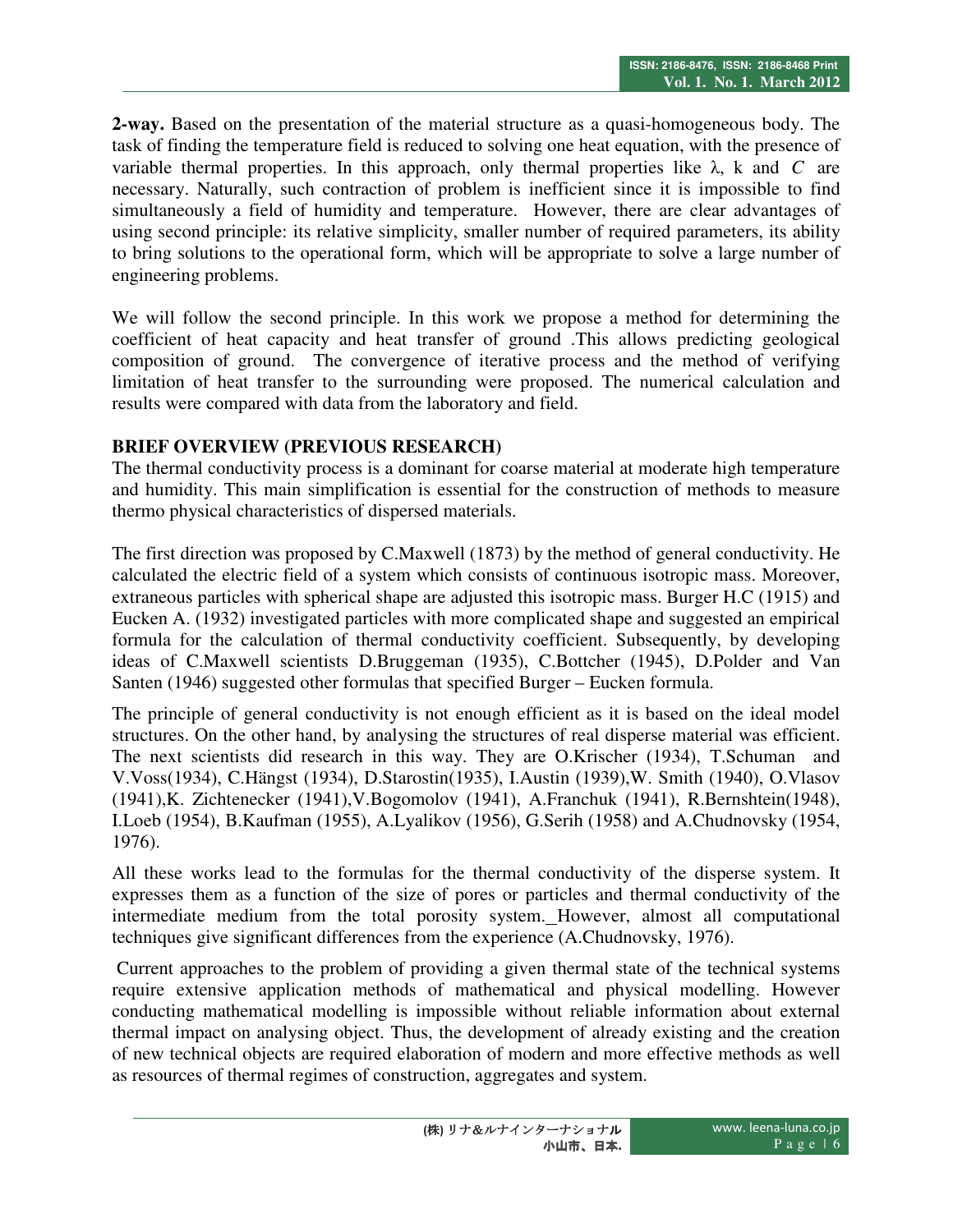In the majority of practical cases, a direct measurement of thermal state (condition) and external thermal impact on a complicated construction is impossible. The only way to overcome these difficulties is indirect measurements. The mathematical approach is formulated as a solution of inverse problem by direct measurements of a system's certain properties. For example, temperature at discrete points. This requires the determination of a thermal state as a whole or a certain properties of a system. Presently there are so many publications on thermo physical measurements and devices. They are O. Aliphanov(1973), S. Budnik,b V. Mihailov, A. Nenarokomov (2006), E. Kartashov (2001), G. Kuznecov, V. Polovnikov (2006), V. Kuchin, S. Pyralishvilli (2006). These books briefly describe distinctive features of considered methods and measured devices. However, there are rarely discussed original mathematical model s of a considered thermo physical methods and devices.

The differential equation of thermal conductivity is a mathematical relationship usually expressed with partial derivatives, which characterise flow of physical phenomenon of heat transfer. In addition, it enables to calculate the temperature field at any interior point of a body at any time.

The differential equation of a thermal conductivity in one-dimension case is

$$
\gamma_0 c \frac{\partial \theta}{\partial t} = \frac{\partial}{\partial z} \left( \lambda \frac{\partial \theta}{\partial z} \right)
$$

In order to use this equation, boundary conditions are required which includes:

- 1) Value of the geometry of a considered body;
- 2) Value of the initial condition which determines the temperature distribution of a body at the beginning;
- 3) Value of first, second, third and fourth boundary conditions which define consistent patterns of a heat transfer at the boundary surfaces on a sample.

The mixed boundary problem of a specific type is used in this work:

$$
\begin{cases}\n\gamma_0 c \frac{\partial \theta}{\partial t} = \frac{\partial}{\partial z} \left( \lambda \frac{\partial \theta}{\partial z} \right) \\
\theta(0, t) = T_1, \quad \lambda \frac{\partial \theta}{\partial z} \Big|_{z = H} = -\alpha \left( \theta \Big|_{z = H} - T_b(t) \right), \ \theta(z, 0) = \theta_0(z)\n\end{cases}
$$

In this case thermo physical properties of a ground are given  $\gamma_0$ ,  $c, \lambda, \alpha$  and initial temperature distribution  $\theta_0(z)$ , temperature of the atmosphere (air) on the Earth surface  $T_b(t)$  and temperature of a soil at the boundary  $z = 0$ :  $\theta(0, t) = T_1$ . Besides, given the depth of study site *H* and the duration of time of an investigated section*T* . Analysis and development of methods for solving boundary value problems for the heat equation studied by A.Lykov and M.Myheev.

Currently, for solving boundary problems of a thermal conductivity equation are used not only analytical methods but numerical methods as well. The most of analytical solutions give a distribution of a temperature in a homogeneous medium. Processes of heat transfer in a complex environment are being modelled. Methods of finite-differences and finite elements were obtained mostly by using the numerical method.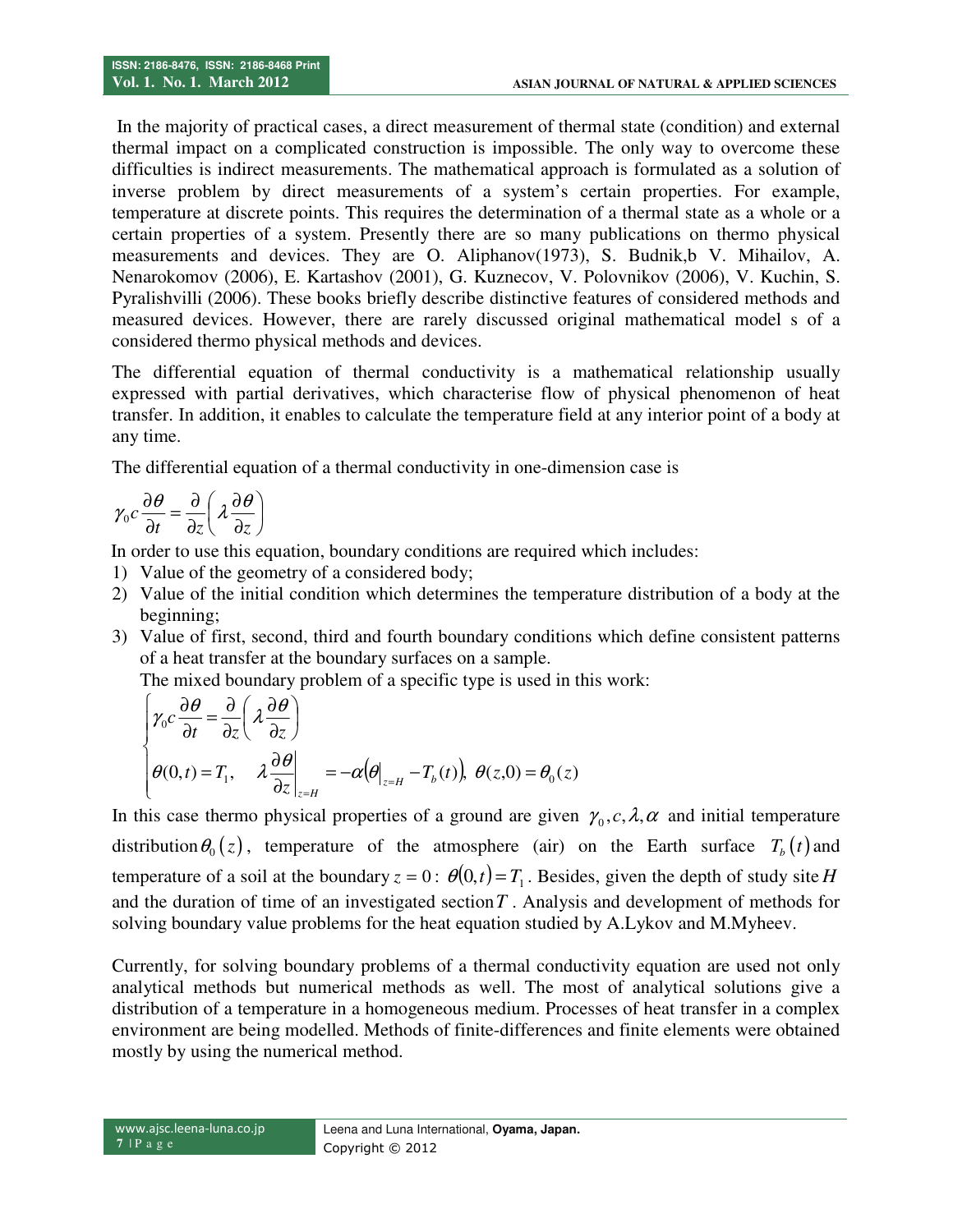Transition from continuous medium to some of its discrete medium is carried out in the finitedifference method. In this transition essential properties of a physical process should be preserved, especially the law of energy (heat) conservation. The difference schemes, according to the law of conservation, are called conservative. The works of .Ryhtmayer, K.Marton (1972), S.Godunov, V.Ryabenky (1977), А.Samarsky (1983) are dedicated for the analysis and elaboration of approaches to construct conservative difference schemes.

If there is required to find one of the parameters  $\gamma_0, c, \lambda, \alpha$  then the inverse problem of thermal conductivity will exist (O.Alyphanov, 1973). The diverse inverse problem of a mathematical physics is being considered in various works. M.Lavrentiev, V.Romanov, S.Shishatsky (1980) and V.Romanov (1984) mainly pay attention to the problem of uniqueness of the solution and selection of classes with conditional correctness of problems. The most complete development of inverse problems for the equation with partial derivatives were obtained by O.Alyphanov(1973), L.Kozdoba, P.Krukovsky (1982), J.Bek, B.Blakuell and C.Sent-Kler (1989). The problems with approximate solution of incorrect problems set out in many works such as in a work of V.Ivanov, V.Vasin, V.Tanana (1978), A.Tyhanov, V.Arsenin (1986). The theoretical basics of methods to solve inverse problems and their practical application were studied in a works of A.Alekseeva, B.Mihailenko (1977), S. Kabanikhin, M. Bektemesov, D. Nechaev (2003). Methods of identifying the thermo physical properties of materials and products are studied in a works of B.Rysbaiuly, T.Akyshev, A.Ismailov, G.Mahambetova, A.Baimankulov, Z.Byrtaeva (2008-2010).

The universal device for determining the coefficient of heat transfer does not exist. It is determined by the empirical formulas, and through the establishment of facilities for the experimental determination. In order to define the coefficient of heat transfer, the average temperature of the surrounding is required, where dynamics of changes in temperature and air flow are not taken into account. The methods of predicting properties have not developed properly yet, and therefore, the main source of information remains experiment. The experimental determination of thermo physical characteristics of materials accompanied with some side effects such as heat leakage through the ends, convection, radiation, fluctuation of the temperature at the boundary of the solid and gas (liquid). During the heating procedure of investigated moist materials, redistribution of humidity will occur which will distort experimental data.

The installation of temperature detectors (sensors) is hold inside the body which is associated with some inconvenience due to the location of the thermocouples in the centre. This violates the integrity of the sample, which has a significant impact on the picture of the temperature field in the sample. Besides, there is required to maintain small geometric dimensions of investigated samples. However the sample of heterogeneous and composite materials, minerals and rocks cannot be in small dimensions. If the more complicated heat transfer will occur at the boundary of the body then such problems will be more difficult to solve both theoretically and practically.

The most appropriate way of determining the thermo physical characteristics of materials is nondestructive method based on the measurement of the temperature on the surface without violation of the integrity of the sample. Therefore, the elaboration of new methods of determining thermo physical properties of a product, materials, soil and ground are actual task.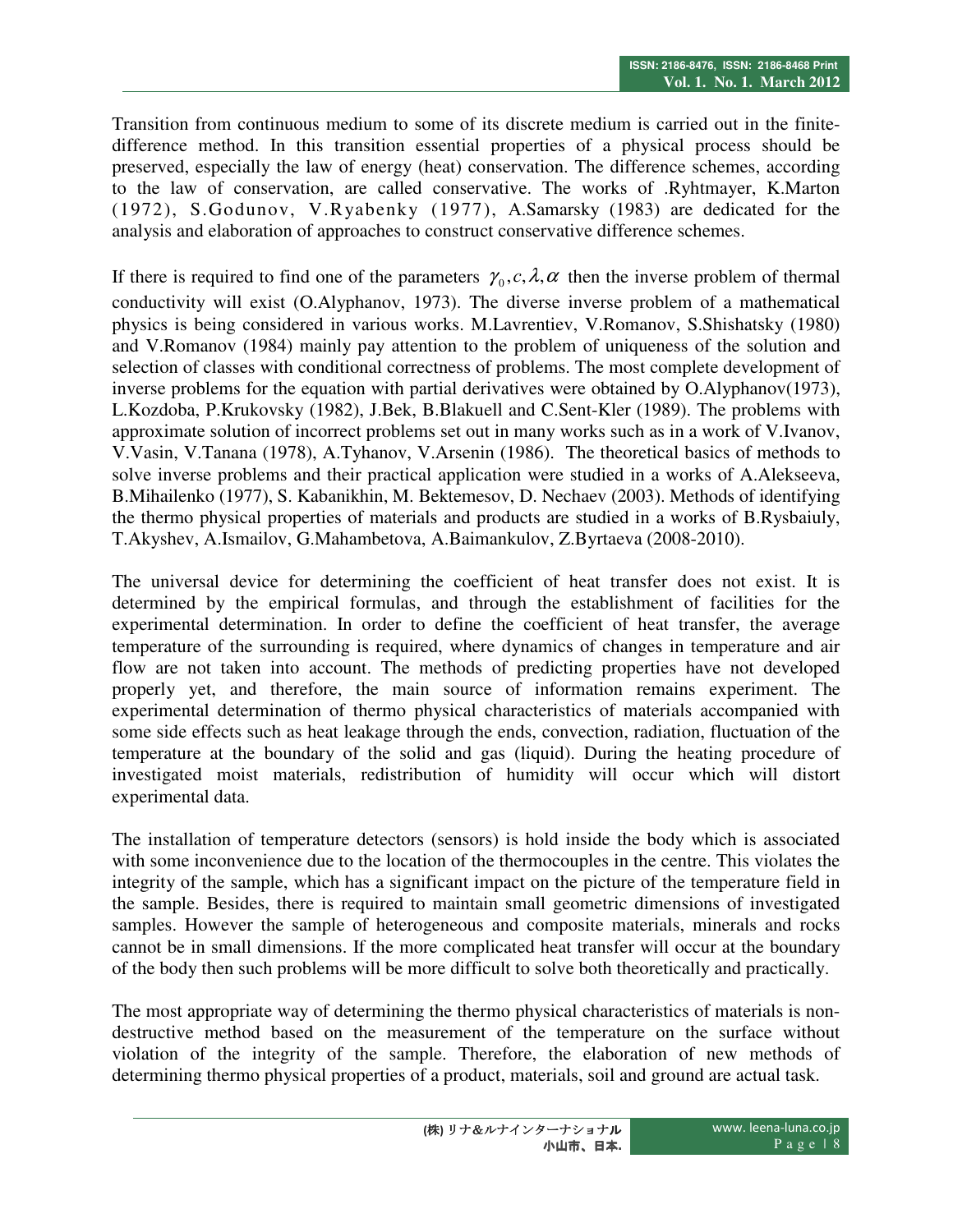In this work, the method of determining the coefficient of heat capacity and heat transfer of materials are being elaborated with a data from the surface. The proposed method allows to determine the coefficient of heat transfer and heat capacity during the single experiment without destruction of the structure of the material.

## **THE SOLUTION OF THE PROBLEM**

#### **i. The solution of the problem on the differential level**

Let  $Oz$  axis to direct upwards,  $z = H$  indicates the Earth surface. In the area of  $Q = (0, H) \times (0, T)$ , the distribution of heat is considered

$$
\gamma_0 c \frac{\partial \theta}{\partial t} = \frac{\partial}{\partial z} \left( \lambda \frac{\partial \theta}{\partial z} \right), \quad 0 < z < H, \quad 0 \le t \le T,
$$
\n
$$
\theta \Big|_{z=0} = T_1, \quad \lambda_n \frac{\partial \theta}{\partial z} \Big|_{z=H} = -\alpha \left( \theta \Big|_{z=H} - T_b(t) \right), \quad \theta \Big|_{t=0} = \theta_0(z), \quad 0 \le z \le H
$$
\n
$$
\left[ \lambda_n \frac{\partial \theta}{\partial z} \right]_{z=h_k(t)} = 0, \quad \left[ \theta \right]_{z=h_k(t)} = 0.
$$

Where  $[f]_{z=h(t)} = f(h(t)+0,t) - f(h(t)-0,t)$  is a leap of function at the point  $z = h(t)$ . Here k are a number of boundaries of a transition from one layer to another (gap). There is also given an additional condition

$$
\theta(H,t,\alpha) = T_q(t).
$$

The coefficient of heat transfer is determined from the monotony of the functional

$$
J(\alpha) = \int\limits_0^T \bigl(\theta\bigl|_{z=H} - T_q(t)\bigr)^2 dt.
$$

During the calculation conjugate problem was obtained:

$$
\gamma_0 c \frac{\partial \psi}{\partial t} + \frac{\partial}{\partial z} \left( \lambda \frac{\partial \psi}{\partial z} \right) = 0,
$$
  

$$
\psi(z, T) = 0, \ \psi(0, t) = 0, \ \lambda_n \frac{\partial \psi}{\partial z} \bigg|_{z = H} + \alpha \psi^n \bigg|_{z = H} = -2 \Big( \theta^n \bigg|_{z = H} - T_g(t) \Big),
$$
  

$$
\left[ \lambda_n \frac{\partial \psi}{\partial z} \right]_{z = h_k(t)} = 0, \ \left[ \psi \right]_{z = h_k(t)} = 0.
$$

The initial approximation coefficient of heat transfer  $\alpha_n$  is given and the next value is defined from the formula

$$
\alpha_{n+1} = \alpha_n - \beta_n \int_0^T \biggl( \theta(H,t,\alpha_n) - T_q(t) \biggr) \psi(H,t,\alpha_n) dt \; .
$$

**ii. Difference scheme**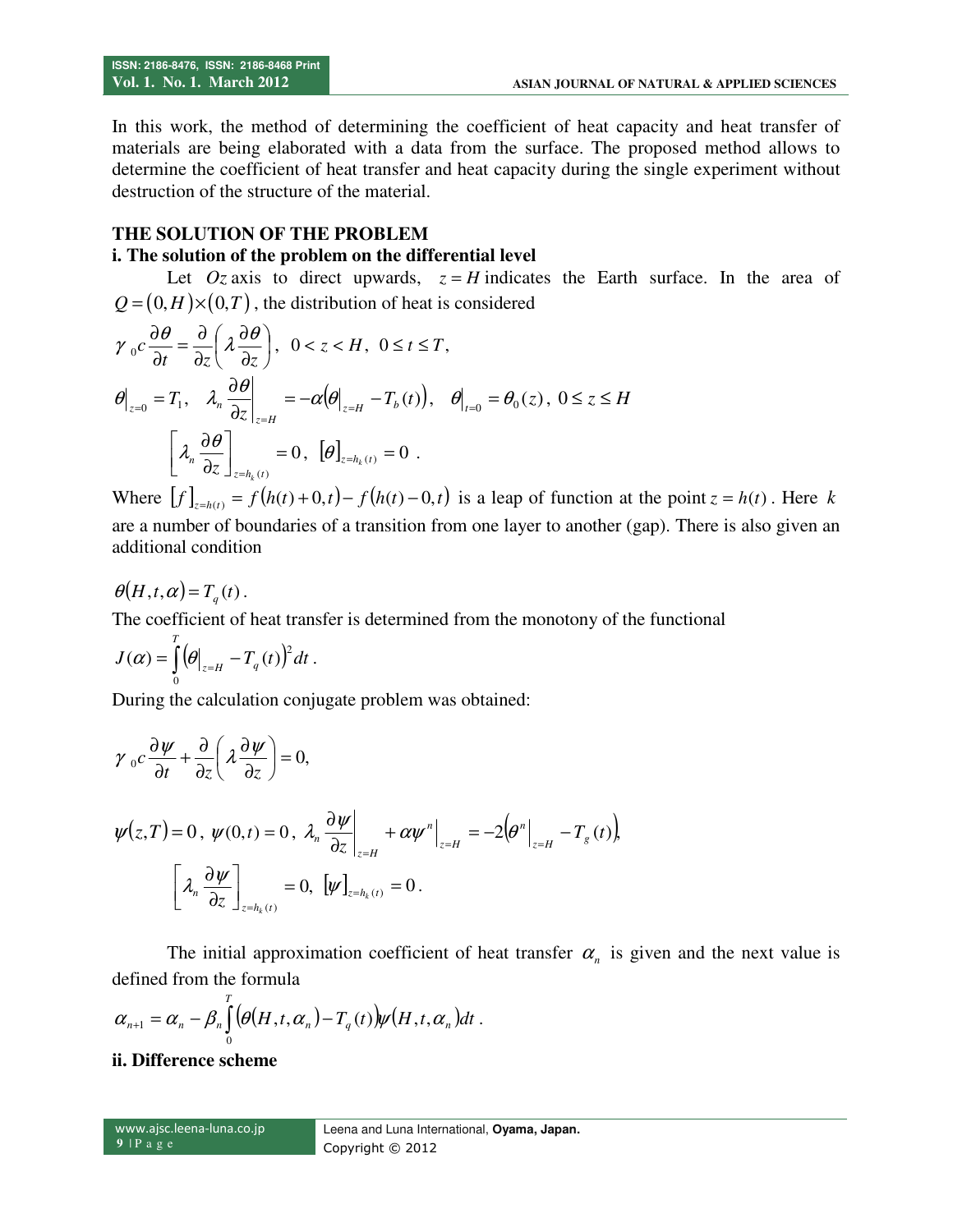Segment  $(0, H)$  is divided into N equal sections with step  $\Delta z = H/N$ ; and segment  $(0, T)$  is divided into m equal section with step  $\Delta t = T / m$ . The net analogue of function  $\theta(z_i, t_i)$  is denoted by  $Y_i^j$ , and then the net analogue  $\theta(z_i, t_j + \Delta t)$  has a form  $Y_i^{j+1}$ . In this case, the area of  $Q = (0, H) \times (0, T)$  transfers to the net

$$
Q_N^m = \{ z_i = i \cdot \Delta z; \ i = 0, 1, 2, ..., N; \ t_j = j \cdot \Delta t, \ j = 0, 1, 2, ..., m \}.
$$

Let's move to the difference problem. In order to do this in the discrete area of  $Q_N^m$  is studied system

$$
\gamma_0 c \frac{Y_i^{j+1} - Y_i^j}{\Delta t} = \frac{1}{\Delta z} \left( \lambda_{i+1} \frac{Y_{i+1}^{j+1} - Y_i^{j+1}}{\Delta z} - \lambda_i \frac{Y_i^{j+1} - Y_{i-1}^{j+1}}{\Delta z} \right),\tag{1}
$$

$$
Y_0^{j+1} = 0, \ \lambda_N \, \frac{Y_N^{j+1} - Y_{N-1}^{j+1}}{\Delta z} = -\tilde{\alpha}_n \big( Y_N^{j+1} - T_b^{j+1} \big), \quad Y_i^0 = \theta_0(z_i) \,.
$$

Here  $\tilde{\alpha}_0 = \alpha_0$  initial approximation coefficient of heat transfer. By using the temperature of the soil on the surface  $T_q(t)$  the coefficient of heat transfer of ground to the surrounding is determined. During the theoretical reasoning the conjugate problem was obtained

$$
\gamma_0 c U_{\bar{i}} + \left(\lambda U_{\bar{z}}^j\right)_{\bar{z}} = 0, \quad i = 1, 2, \dots, N - 1; \quad j = m - 1, m - 2, \dots, 1; \tag{3}
$$

$$
U_i^m = 0, U_0^j = 0, \ \lambda_{N,n}^j U_{N,\bar{z}}^j + \alpha U_N^j = -2(Y_N^{j+1} - T_q^{j+1}) \tag{4}
$$

The value of approximation coefficient of heat transfer is determined from the monotony of the functional

$$
I(\widetilde{\alpha})=\sum_{j=1}^{m-1}\bigl(Y_{N}^{j+1}-T_{q}^{j+1}\bigr)^{2}\Delta t\ .
$$

The next value of the coefficient of the heat transfer is defined by the formula

$$
\widetilde{\alpha}_{n+1} = \widetilde{\alpha}_n - \widetilde{\beta}_n \sum_{j=0}^{m-1} \left(Y_N^{j+1} - T_b^{j+1}\right) U_N^j \Delta t.
$$

#### **iii. Theoretical results**

**Lemma 1.** If  $\theta_0(z) \in L_2(0, H)$ ,  $T_b(t) \in L_2(0, T)$ , then to solve the problem (1)-(2) the evaluation

$$
\gamma_0 \sum_i \left( c Y_i^{j+1} \right)^2 \Delta z + 2 \sum_{i,j} \lambda_{i,n} \left( Y_{i,\overline{z}}^j \right)^2 \Delta z \Delta t + \widetilde{\alpha}_n \sum_j \left( Y_N^{j+1} \right)^2 \Delta t \le C_1 \left( 1 + \widetilde{\alpha}_n \right) \text{ is appropriate.}
$$

**Lemma 2.** If  $\theta_0(z) \in L_2(0, H)$ ,  $T_b(t)$ ,  $T_q(t) \in L_2(0, T)$ , then to solve the system (3)-(4) the evaluation

$$
\gamma_0 \sum_i c_i^j U^2 \Delta z + 2 \sum_{i,j} \lambda_{i,n}^j \Big( U_{\overline{z}}^j \Big)^2 \Delta z \Delta t + \widetilde{\alpha}_n \sum_j \Big( U_N^j \Big)^2 \Delta t \leq C_2 \frac{1 + \widetilde{\alpha}_n}{\widetilde{\alpha}_n^2}
$$
 is necessary.

**Theory 1.** If the lemma 1 and 2 are appropriate then by assuming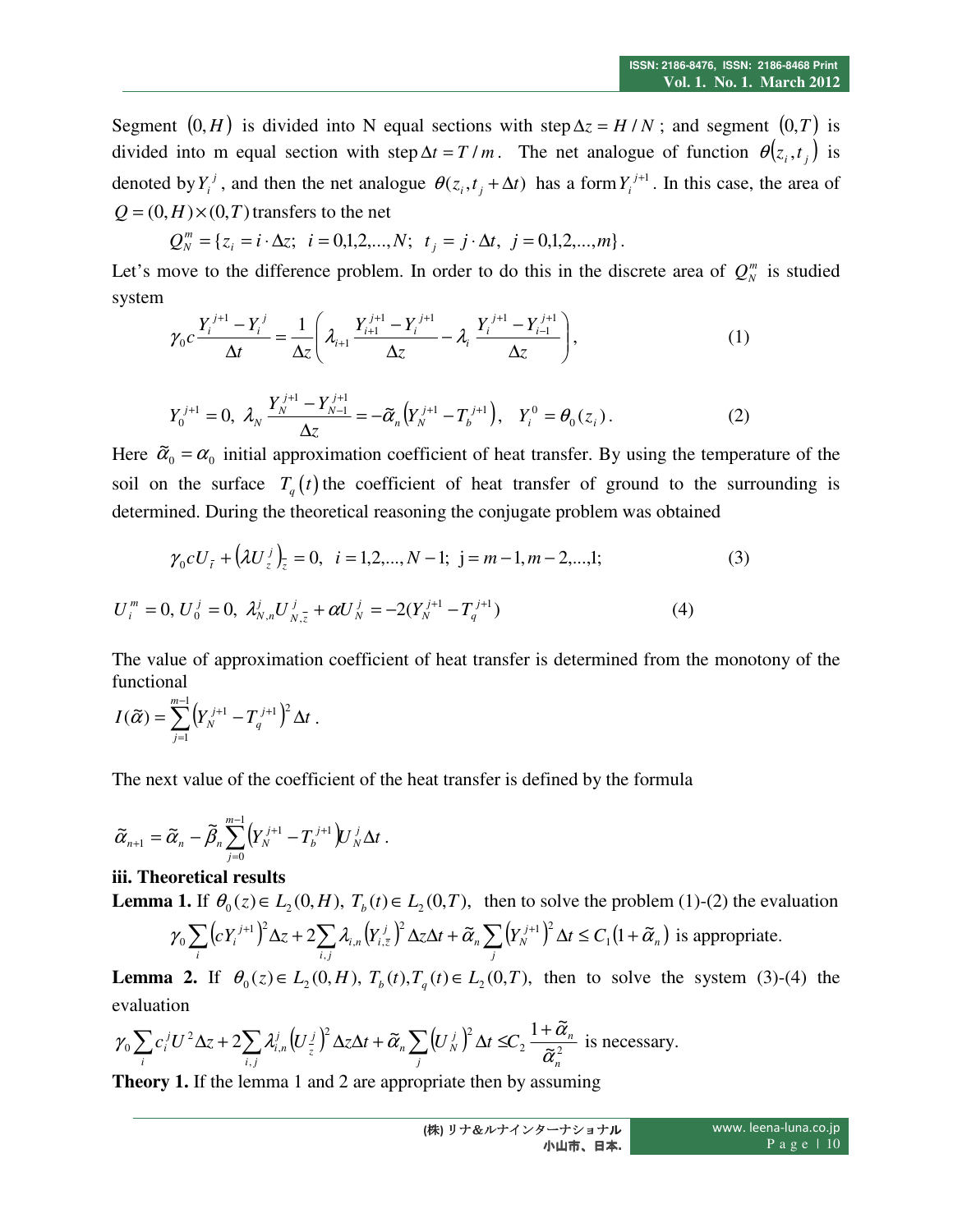$$
\widetilde{\beta}_n \frac{1 + \widetilde{\alpha}_n}{\widetilde{\alpha}_n \sqrt{\widetilde{\alpha}_n}} = \frac{\beta}{n^k}, \quad k > 1
$$

and managing parameter  $\beta$  it is always possible to obtain the inequality

$$
0 < C_{3} \leq \widetilde{\alpha}_{n} \leq C_{4} < \infty, n = 1, 2, 3, \dots
$$

**Theory 2.** If the lemma 1, 2 and theory 1, and  $B_n = \sum_{k=1}^{m-1} (Y_N^{j+1} - T_D^{j+1}) U_N^j \Delta t \neq 0$  $\boldsymbol{0}$  $=\sum^{m-1}\bigl(Y_{N}^{\; j+1}-T_{b}^{\; j+1}\bigr)U_{N}^{\; j}\Delta t\neq$ =  $\sum_{j+1}^{m-1} (i \nabla_j f +1 - \nabla_j f +1)$ *j j N j b*  $B_n = \sum (Y_N^{j+1} - T_b^{j+1}) U_N^j \Delta t \neq 0$  are appropriate then

by choosing the value of  $\beta$ , it is possible to obtain the inequality  $I(\tilde{\alpha}_{n+1}) < I(\tilde{\alpha}_{n}),$  n = 0,1,2,...

**Theory 3.** If the lemma 1, 2 and theory 1 are appropriate then there is exist an equality  $\lim_{\Delta t,\Delta z\to 0}\tilde{\alpha}_n=\alpha_n.$ 

The similar (analogous) result is obtained also for the coefficient of a heat capacity for the multilayered ground.

## **THE NUMERICAL EXPERIMENTS**

The object of the study was cut open development "Ekibastuzsky." To verify the correctness of the theoretical findings and the possibility of creating an instrument for determining the heat transfer coefficient and heat capacity, the experimental and numerical calculations were conducted for the three-layered ground (picture 1): 1-layer: silica sand; 2-layer: rocky ground with a mixture of sand; 3-layer: moist soil.

The temperature of the ground was measured by using the instrument Explorer GLX. The thicknesses of each layer are 100 сm, 100 сm and 500 сm respectively. The properties of a moist ground, stony ground and quartz sand are determined with the instrument IT-c-400  $\mu$  IT-  $\lambda$ -400:

| The name of the     | $\gamma$ , kg/m <sup>3</sup> | π.              |                         |
|---------------------|------------------------------|-----------------|-------------------------|
| material(substance) |                              | watt/(m×degree) | $kJ/(kg \times degree)$ |
| Quartz sand         | 1380                         | 0.48            | 0.2224                  |
| Rocky ground        | 1540                         | 1.6             | 0.293846                |
| Moist soil          | 1120                         | 0.553           | 0.21128                 |
| Coal                | 984                          | በ 193           | በ 272                   |

Table 1- numerical value of the measured thermo physical properties

The experiment was conducted for 3.5 hours by measuring the temperature of the air and surface of the soil. We studied dynamics of aspirations of the approximate values of the soil temperature and the coefficient of heat transfer to the real value in the process of iteration.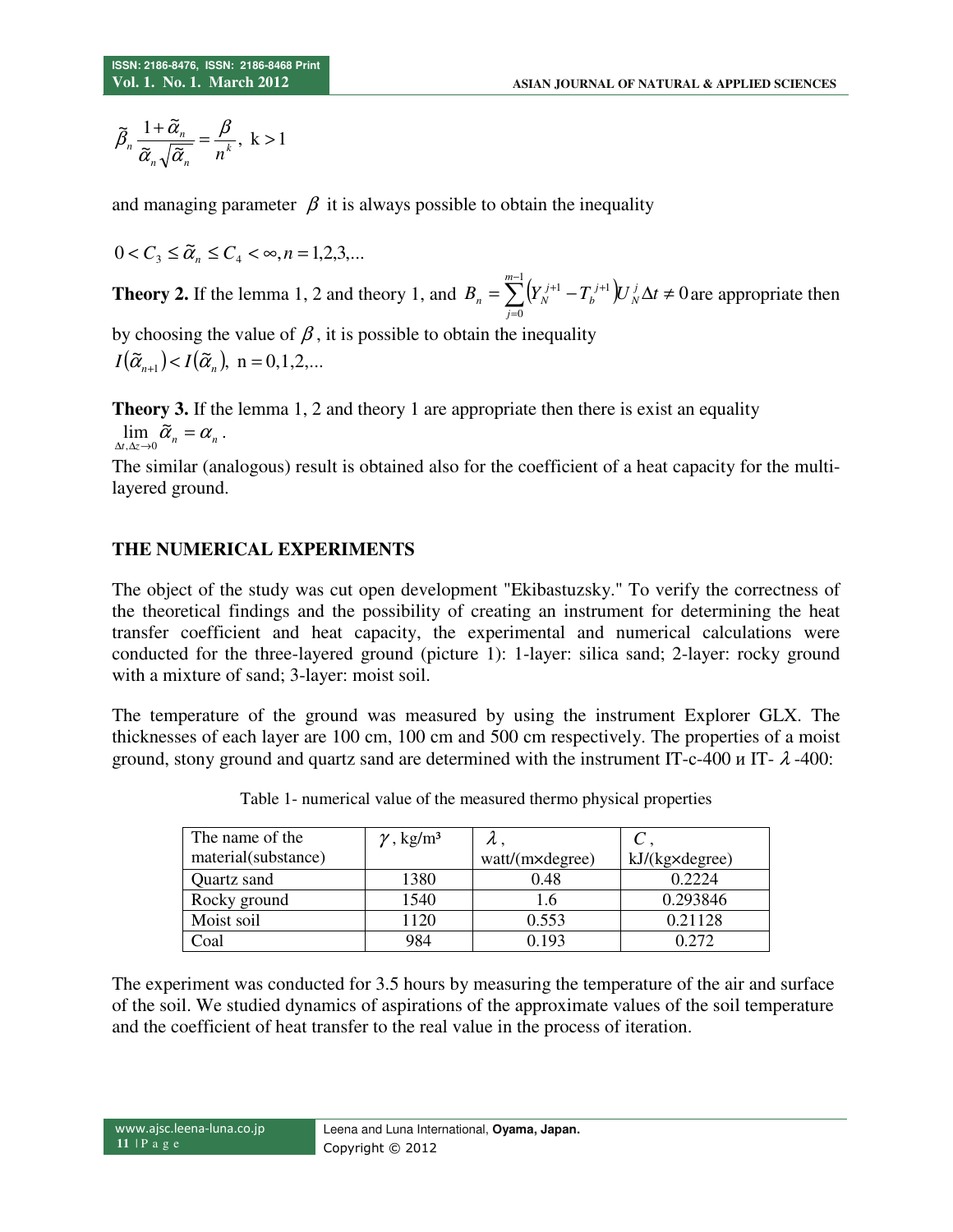

Picture 1-overburden stripping section of the field "Ekibastuzsky"

#### **a. Determining the coefficient of heat capacity**

By using the table 1 and developed software package, the numerical calculations were conducted. This enables to check the convergence of the iterative scheme which is used to define the coefficient of heat capacity for every homogeneous layer of rocks. The optimal value of control parameters is set during the process of calculation each layer of rock. This enables to achieve the best convergence of iterative process.

The results of calculated experiments are presented as graphs and shown in the picture 2.

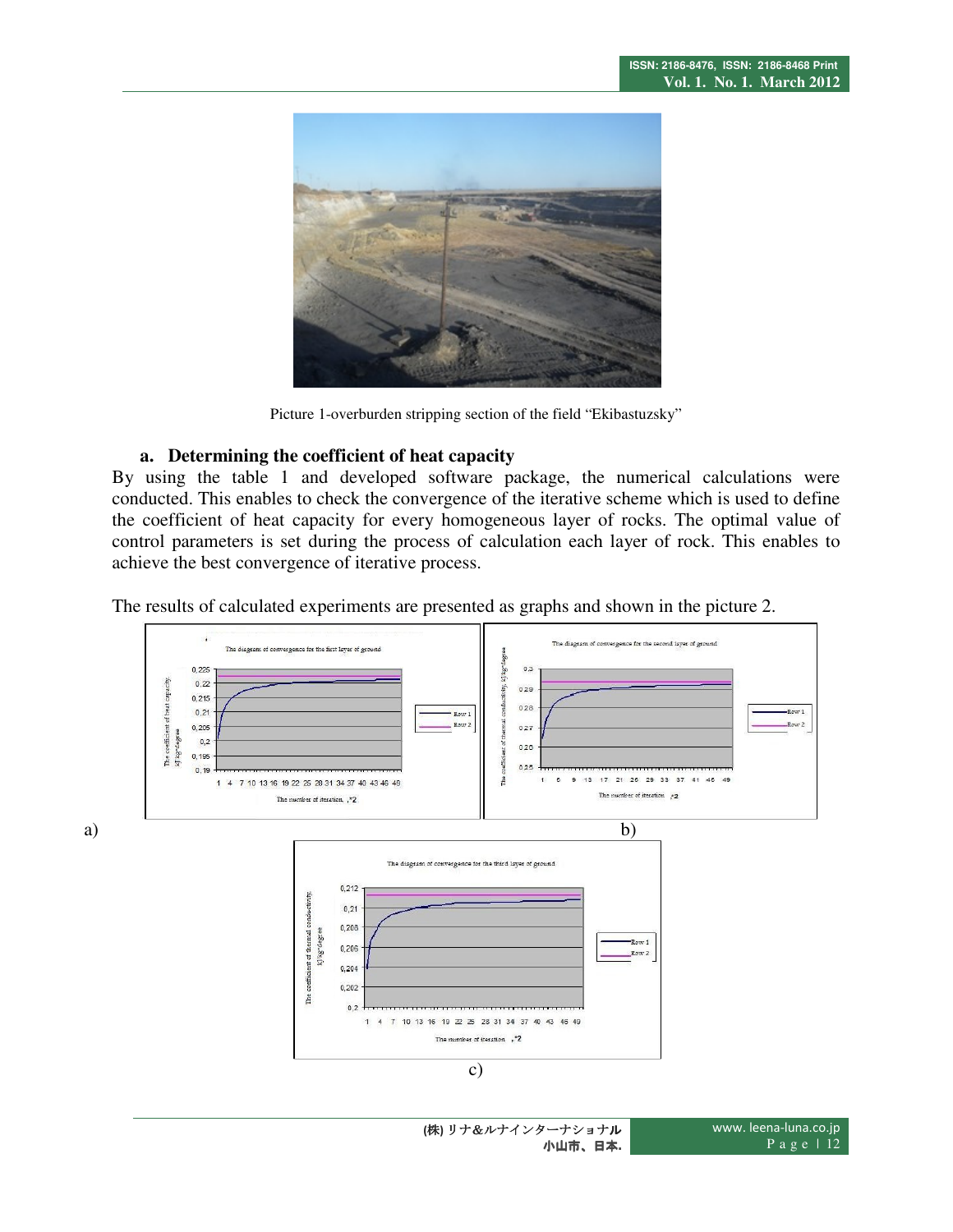Picture 2-The diagrams of the convergence of calculated value of coefficient of heat capacity for different layer of ground in the area "Ekibastuzsky" to the measured (row 1 - the calculated values of heat capacity, row 2 - the measured values of heat capacity)

## **b. The calculation of heat transfer coefficient of a ground in the different areas of "Ekibastuzsky"**

The empirical formula  $\alpha = 11.4 + 7\sqrt{\omega}$  is given mostly in reference books and special literatures for the calculation of heat transfer coefficient. Here  $\omega$  is a speed of the wind in m/s. Besides, the heat transfer coefficient of a ground depends on many parameters of a ground and environment. Therefore, the constants in  $\alpha = 11.4 + 7\sqrt{\omega}$  should be clarified in each case. Based on this in the present study, we set out to determine the heat transfer coefficient of the section "Ekibastuzsky." For the heat transfer coefficient of a ground to the environment the next relation is considered

$$
\alpha = E + F\sqrt{\omega} \,. \tag{5}
$$

Where *E* and *F* are undefined constants. With the interval of 5 min for the certain period of time, the temperature of the surroundings and ground was measured. The value of *E* and *F* in the formula 5 were determined by using developed program. As the initial data was taken:

- The thickness of each layer "Ekibastuzsky";

-Thermal physical characteristics of each layer "Ekibastuzsky" (coefficient of specific heat, thermal conductivity and specific weight of soil);

- Air temperature and ground temperature at the surface.

The area "Ekibastuzsky" was divided into three sections A, B and C due to the thickness of the ground. The section A consists of 4 layers: moist ground-rocky ground-quartz sand-coal; the section B includes 2 layers: quartz sand-coal; and the section C comprises of only one layer-coal (picture 2-3).



Picture 3- "Ekibastuzsky" (view from above).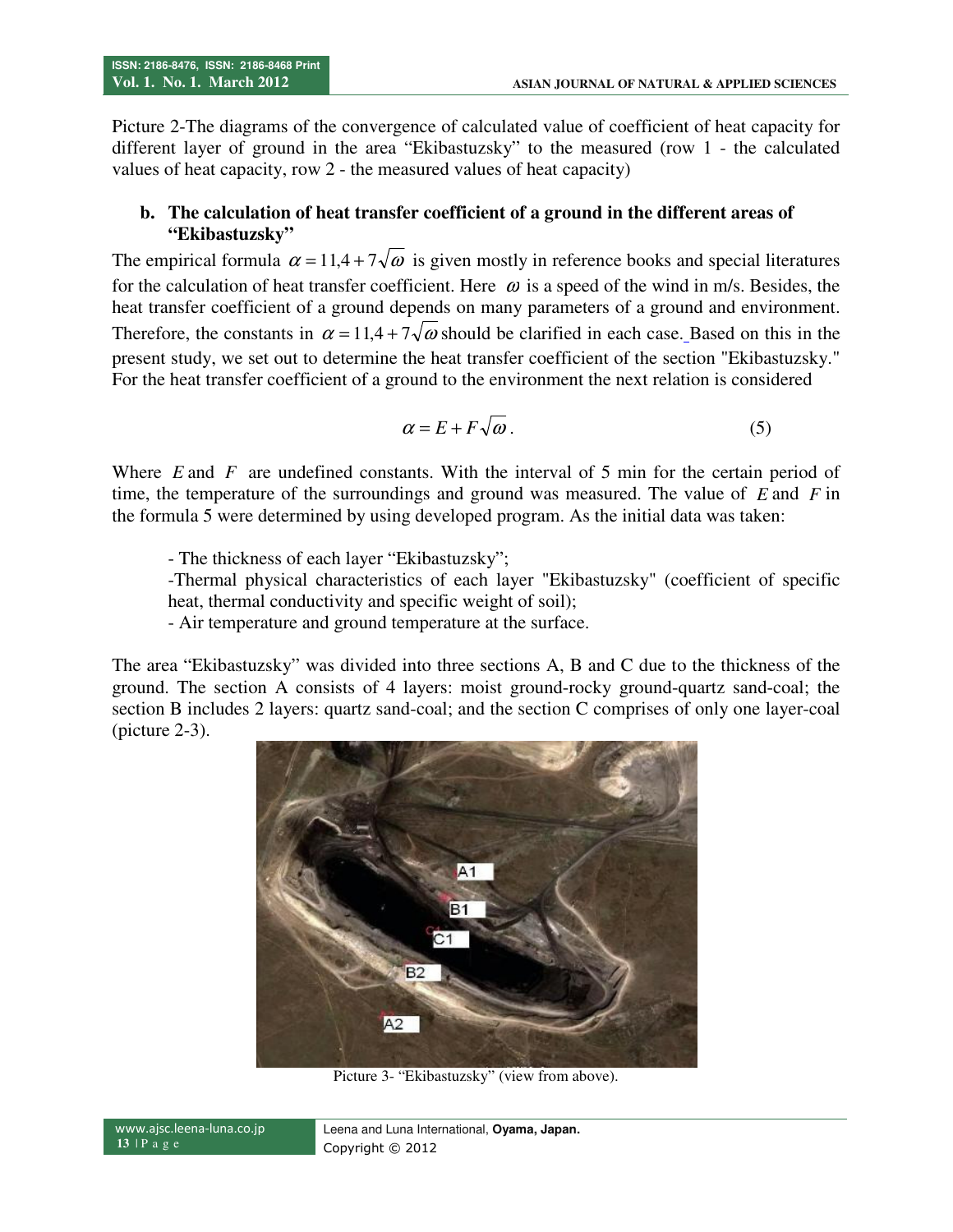| Sections       | Table 2- the scheme of splitting area "Ekibastuzsky" into sections<br>Location | Sections       | Location                 |
|----------------|--------------------------------------------------------------------------------|----------------|--------------------------|
| A <sub>1</sub> | North side                                                                     | B <sub>2</sub> | South side<br>12 m below |
| B1             | North side<br>12 m below                                                       | A <sub>2</sub> | South side               |
| C <sub>1</sub> | The bottom of the area<br>23 m below                                           |                |                          |

The numerical calculation with input data was performed in the site "Ekibastuzsky". The input data for each layer are: thickness of each layer, the thermo physical properties of each layer, the temperature of air and ground on the Earth surface, temperature of constant layer, initial temperature distribution in the ground, initial and final time, the interval of measurement of air and ground  $dt = 1/12$  hours, step by spatial variable  $dz = 0.001$  meter.

The picture 4-7 shows comparative graphs of measured and calculated temperature of the ground on the surface. To assess the accuracy, these formulas were used.

$$
Ma = \sum_{j=1}^{m} \frac{\Delta_j}{m}
$$
 - an average value of uncertainty (error),  $\sigma = \sqrt{\sum_{j=1}^{m} \frac{(\Delta_j - Ma)^2}{m}}$  is an average

quadratic deviation. Here  $\Delta_j = \left| T_q(t_j) - Y'_N \right|$ , j = 1,2,..., m.

Table 3.

**Section А1 Section А2**  .<br>The temperature on the ground surface in the section A 38 37 36 37  $35$ 36 Row 1  $34$  $Row<sub>2</sub>$  $35$  $33$ å  $32$  $\overline{34}$  $31$ 33  $\overline{3}$  $\overline{9}$  $11$  $13$ 15  $17$ 19 1 2 3 4 5 6 7 8 9 10 11 12 13 14 15 16 17 18 19 20 terval of 5 min Picture 4- The temperature change on the ground Picture 5- The temperature change on the ground surface surface (row 1- measured value, row 2-calculated (row 1- measured value, row 2-calculated value) value)  $\alpha = 10.8 + 3.36\sqrt{\omega}$   $\alpha = 11.27 + 3.37\sqrt{\omega}$  $Ma = 0,2682; \sigma = 0,1559$  *Ma* = 0,4981;  $\sigma = 0,3185$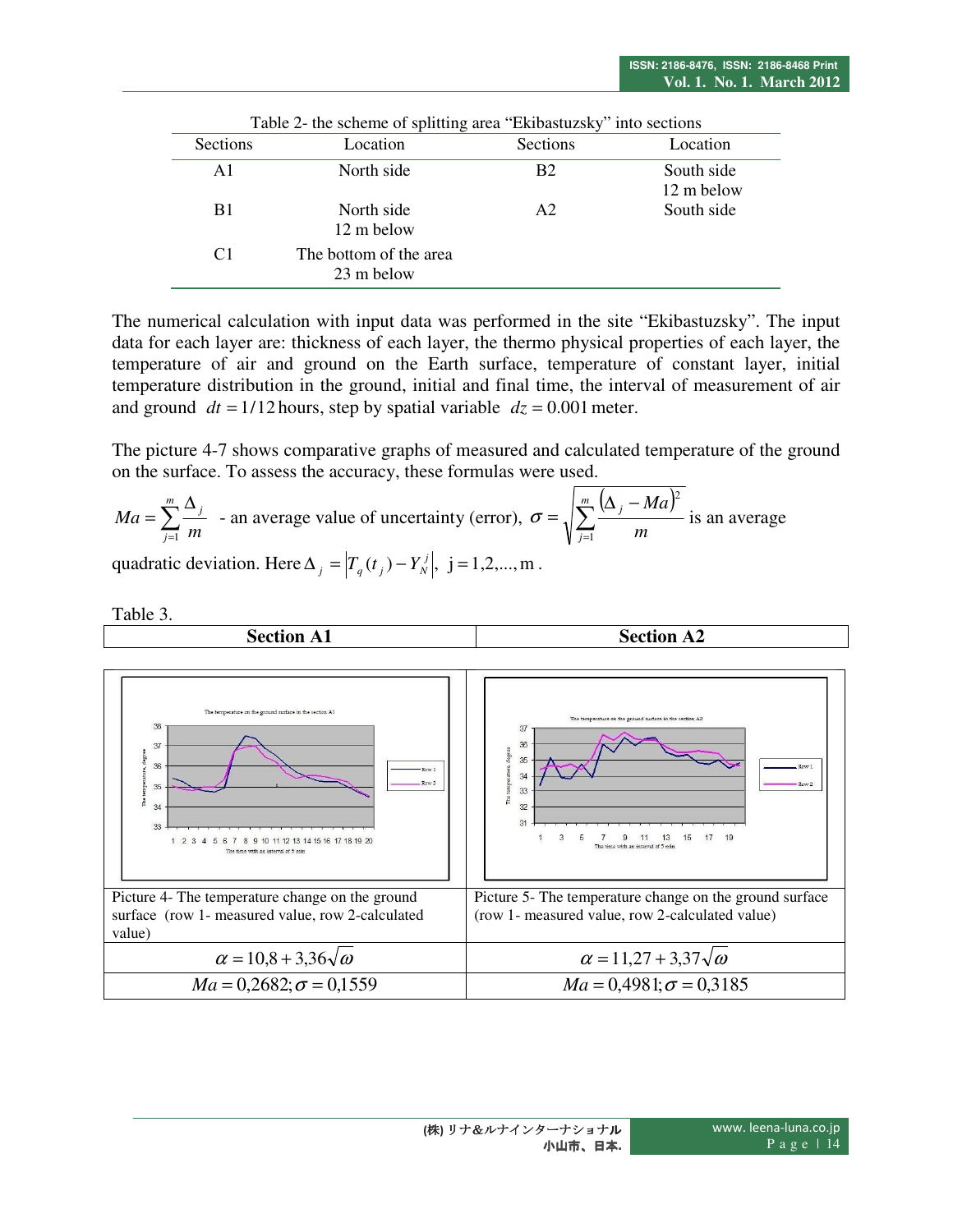**Table 4.** 



## **CONCLUSION**

The iterative scheme for the calculation of heat transfer and heat capacity coefficients of multilayer soil is proposed. We prove the boundedness of the approximate value of the heat capacity and heat transfer coefficients, the convergence of iterative schemes. Example of the cut open development "Ekibastuzsky" shows that the value of the heat transfer coefficient is strongly dependent on the amount of soil thickness and thermophysical characteristics of soil layers. In the depth of the cut, values of the heat transfer coefficient decreases. The obtained values of coefficient *E* are similar to the value of standard formula  $\alpha = 11.4 + 7\sqrt{\omega}$ . The coefficient *F* has a significant difference at wind speed.

## **REFERENCES**

A.Alekseeva & B.Mihailenko (1977). *The method of calculating theoretical seismograms for complex models of environment* (pp. 46-49). PAS USSR, т.235. №4,

A.Franchuk (1941). *The thermal conductivity of construction materials depending on the humidity*. Gosstroizdat.

A.Lykov (1952). *Theory of heat transfer (*pp.413). Мoscow: Gostehizdat.

A.Samarsky (1983). *The theory of difference schemes* (pp.616). Moscow: Nauka.

A.Tyhanov &V.Arsenin (1986). Methods of determining incorrect problems. М.: Nauka.

Akishev T.B.&Rysbaiuly B. (2009). The convergence of the iterative process for determining the coefficient of heat transfer in the ground environment. *Тhe proceedings of III Congress of*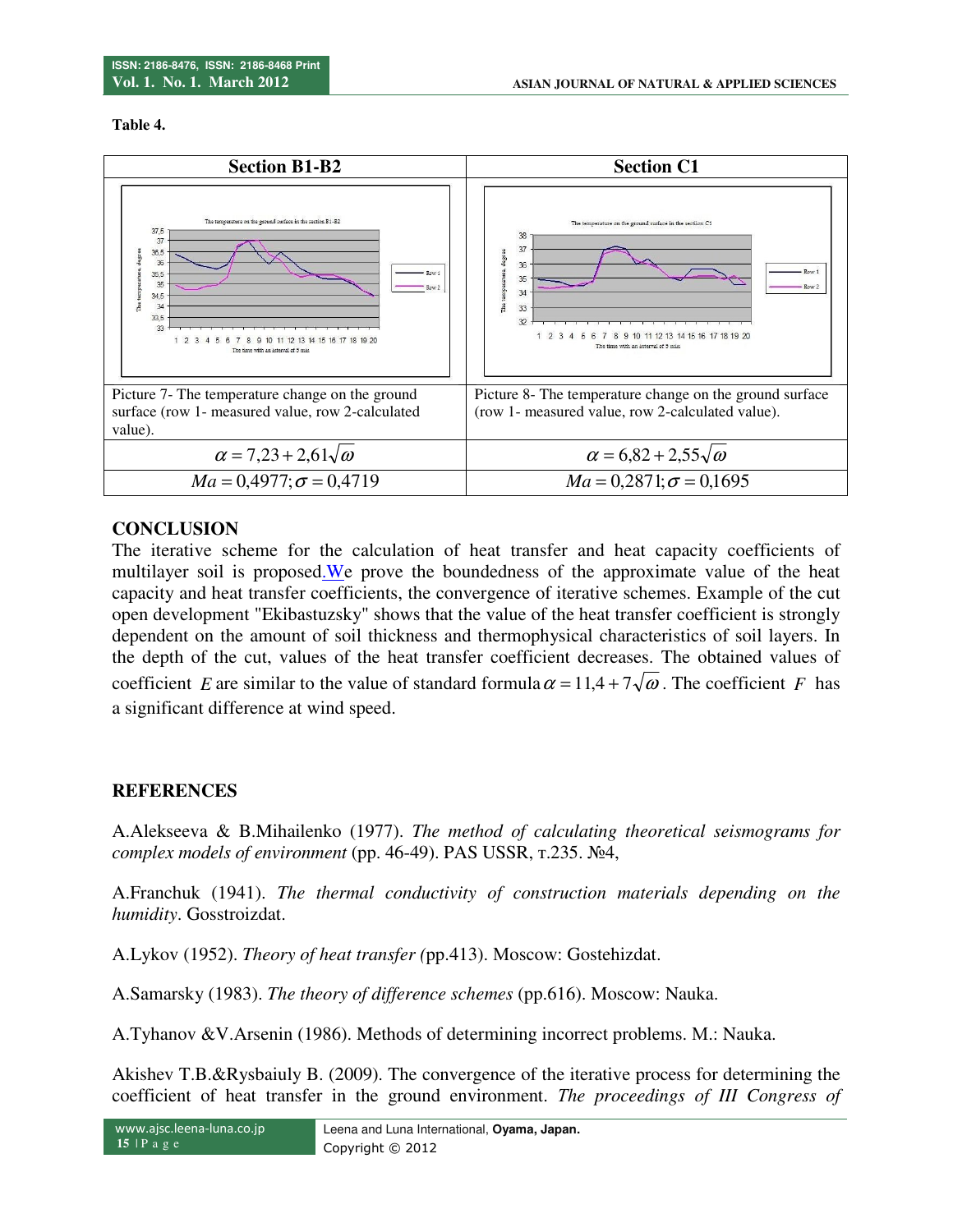*mathematicians of Turkic world.* KazNU. (Almaty, 30 June- 4 July).

Austin I.B.(1939). *For lesting Materials*. Philadelphia: Amer. Soc.

B.Rysbaiuly & G.Mahambetova (2008). *The difference schemes for inverse problems of conductive heat propagation in a homogeneous medium* (pp.15-18). PAS RK, №1.

B.Rysbaiuly& A.Ismailov( 2008). The identification of the thermal conductivity coefficient in multi-layered ground. *Vestnik KBTU*, №3(6),66-69.

B.Rysbaiuly& T.Akyshev( 2008). The approximate method of determining the coefficient of heat transfer. *The proceedings of International Conference on mathematical methods in geophysics "ММG-2008".* Russia,Novosibirsk,Akademgorodok, 13-15 October.

B.Rysbaiuly& Z.Birtaeva (2010). The convergence of iterative process for determining the coefficient of thermal conductivity in a multi-layered ground by taking into account the convection of humidity. *PAS RK*, №4,37-41.

Bottcher C.Y. F. (1945). *Rec. Frav. chim*.( pp.64).

Burger H.C. (1915). *Phys. Zs.* (pp.20, 73).

C.Nerpin & A.Chudnovsky (1967). *Physics of soil* (pp.583). Moscow: Science.

D.Kurtner & A.Chudnovsky (1989). *The calculation and regulation of thermal regime in the open and protected soil* (pp.451). Moscow: Gytrometeoizdat.

D.Staristin (1935). *Heating and Ventilation,* №3.

E.Kartashov (2001). *The analytical method for solving boundary problems for non-stationary thermal conduction with moving boundaries* ,IPhJ, Т. 74, №2, 171-195.

Eucken A.Z.S. (1932). *VDI Forschungsheft* (pp.353).

G.Kuznecov &V.Polovnikov (2006). The numerical analyse of heat loss in trunk pipelines in case of flood. *Proceedings of the Fourth Russian National Conference on heat transfer*. Publisher house MEI, Т.7,260-263.

Hängst C. (1934). *Wärmeleitstähigkeit pulwervervouzmiger wäzmeisolierstoffe bei hohe Casdrink*. München.

J.Bek,B.Blakuell &C.Sent-Kler (1989) .*The incorrect problems of heat transfer*. М.: Mir.

Kabanikhin S.I., Bektemesov M.A.& Nechaev D.V.(2003). Optimisation method for continuation of solution to two dimensional elliptic equation. *Inverse Problems in Engineering Mechanics* (pp.456).

Kiev: Naukova dumka.